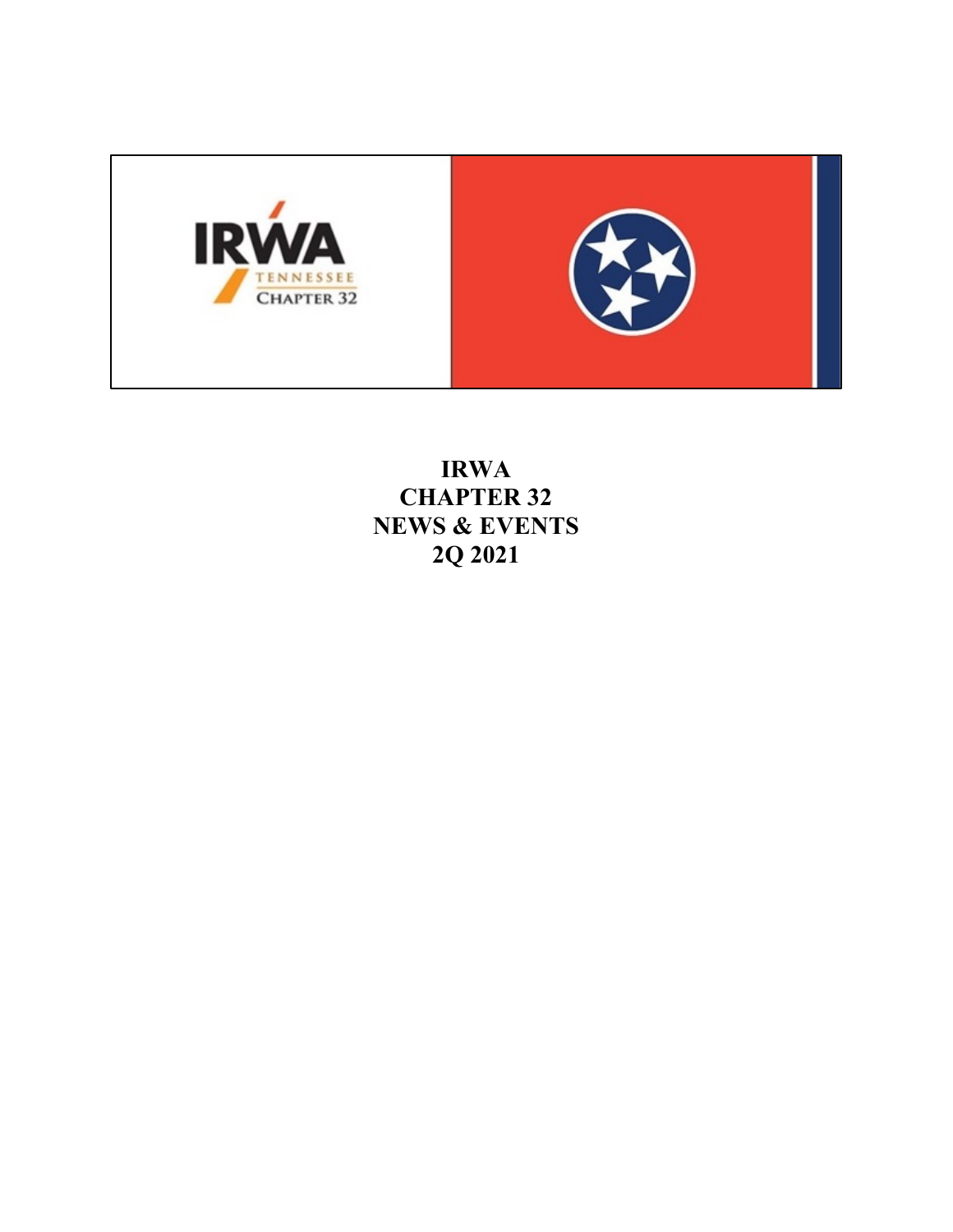## *President's Corner*



Thank you for the opportunity to serve as president of IRWA Chapter 32. I have enjoyed my tenure serving the Chapter and it has been a true pleasure to work with my fellow officers. I have been blessed to serve as President with stellar supporting officers and friends. Fellow officers, thank you for the honor and privilege to work and serve our Chapter together.

Faced with adversity and unique circumstances over the past year, the Chapter was able to improvise, adapt, and overcome. We endeavored to have positive virtual meetings and incredible guest speakers that would not have been possible otherwise. The Chapter offered virtual courses that were a success. Membership renewals were excellent and several members completed certifications and

designations. All positive outcomes regardless of adversity, but especially positive for 2020.

In June 2020, I gave the chapter (especially me) a DARE…a DARE to take at least one virtual course. I became an overachiever, completing four virtual courses. I hope that you met the DARE or will endeavor to complete your personal DARE in 2021-2022. I was pleasantly surprised, finding virtual education most rewarding. The courses were taught by nationally recognized instructors, teaching in their respective fields of expertise. Students were from east coast to west coast, even Hawaii and Canada. Discussions were interesting and on point. This was another positive outcome in an otherwise adverse climate.

We all learned new ways to complete our tasks as needed for scope of work to keep the wheels of our respective projects moving forward. We found the good in the virtual world, discarded the bad, and made the best of what we were given. Though I am not a fan of the virtual world, I am thankful for it and mindful to use it for the good of the order. Our Chapter did that, with successful Chapter meetings and executive officers' meetings. We found the virtual model to be efficient and we reaped the benefits of closing the gaps of distance without travel or loss of additional work time. All positive outcomes.

I would like to share my closing words with quotes from two great Americans:

"Do what you can with what you have where you are."- President Theodore Roosevelt

"It is hard to fail, but it is worse never to have tried to succeed."- President Theodore Roosevelt And finally,

"Once you replace negative thoughts with positive ones, you'll start having positive results." - Willie Nelson

As a chapter, individually and collectively, we did successfully prevail, doing all of the above. Having big shoes to fill from those that have gone this way before me, (I wore boots; thank you Jenni), I tried on their shoes and did my best with what we were given. Chapter 32, I thank you for your support, friendship, and guidance.

Daring you to give and best your best, Rhett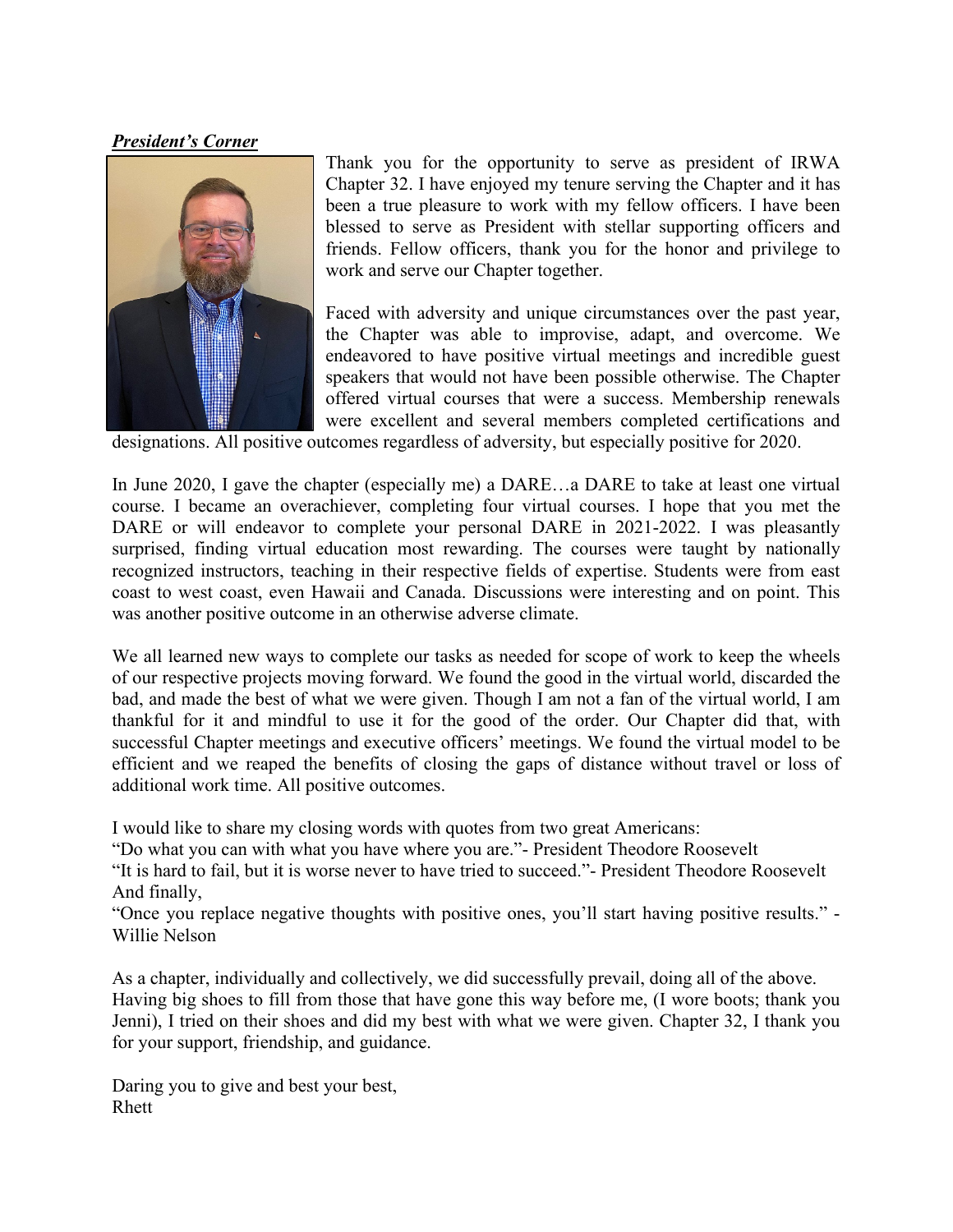# *Member Spotlight Steve Hertstein, SR/WA – Incoming Secretary (2021-2022)*



I have my SR/WA and have been in the ROW arena for 10 years now. I am also a Notary Public. I live in Spring Hill with my wonderful family. My wife is Amber, our boy is Jackson (13) and our daughter is Bella (11). We enjoy games, puzzles, camping, fishing, and taking the dog (Angel) to dog parks. I am a Paris-trained Chef who enjoys cooking and honing my barbeque skills on the weekends. I love playing poker also.

## *Membership Directory*

Chapter 32 is compiling a directory that will be sent to each member as a pdf. Please send your current information (name, professional designation(s), address, phone number, business email, professional service(s), primary and secondary market areas, interests/hobbies, and a photo (jpeg)) to incoming secretary Steve Hertstein, SR/WA at [steve.hertstein@tn.gov](mailto:steve.hertstein@tn.gov) for inclusion in the directory.

## *Members on the Move\**

Congratulations to Marc Headden for earning the SR/WA designation. Excellent work!

\*Please forward information related to promotions, designation attainment, and professional accomplishments to steve.hertstein $@$ tn.gov for inclusion in future issues.

#### *New Members*

Chapter 32 is pleased to welcome the following new members.

| Name                   | Organization    |
|------------------------|-----------------|
| Patti Bowlan           | <b>TDOT</b>     |
| Dyan Damron            | Volkert, Inc.   |
| Bruce Wayne Skimmyhorn | <b>TDOT</b>     |
| Carolyn Bunch          | BNU, LLC        |
| Danielle Bunch         | BNU, LLC        |
| Charles Thomas         | <b>BNU, LLC</b> |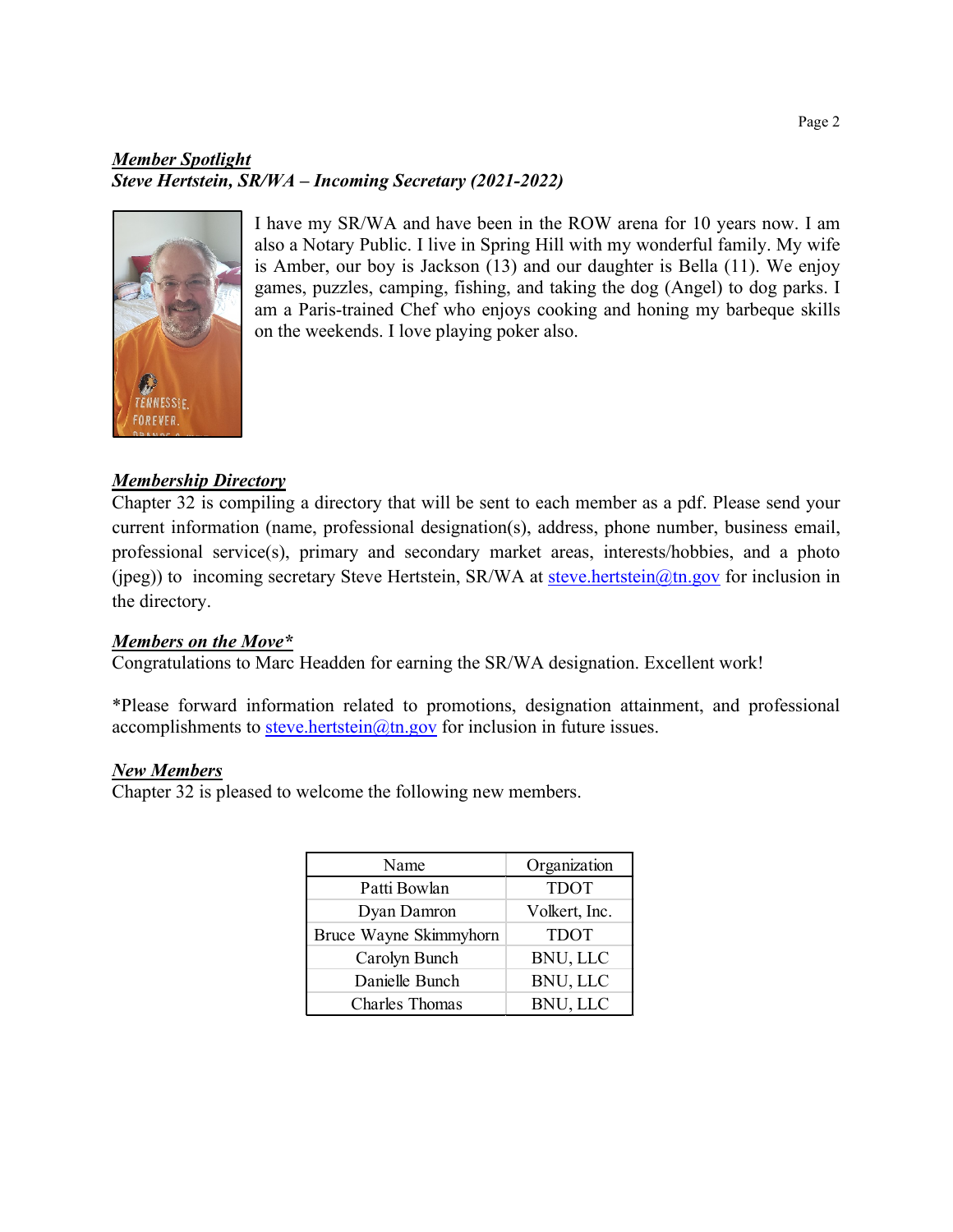#### *Upcoming Meetings*

Our next meeting will be held in person at the Harpeth Room of the Loveless Café (8400 Highway 100, Nashville) on June 3, 2021. In addition to a delicious meal, the Chapter's newly elected officers will be installed at this meeting. The schedule is as follows:

Bar opens on patio (weather permitting) at 6:15 PM Buffet dinner from 6:30 to 8:00 PM Harpeth Room closes at 9:30 PM

A limited number of reservations remain available. If you have not already registered and would like to attend the meeting, please contact Rhett Turner, MAI, SR/WA at [rrt2244@gmail.com.](mailto:rrt2244@gmail.com) Reservations will be accepted in the order they are received.

| Chapter 32 - 2021-2022 Slate of Officers  |                                   |
|-------------------------------------------|-----------------------------------|
| One-Year International Director           | R. Rhett Turner, MAI, SR/WA       |
| President/Two-Year International Director | C. Brett Spaulding, MAI, SRA      |
| President Elect                           | Robin A. Upchurch, SR/WA, R/W-RAC |
| Treasurer                                 | Brian R. Eades, MAI, CCIM         |
| Secretary                                 | Steve Hertstein, SR/WA            |

# *2021 IRWA Education Conference – June 6-9, 2021, San Antonio, Texas*

Chapter-related events include:

"Where Roadway Design and ROW Intersect" – Jon Zirkle and Patti Bowlan

"USPAP, URA & Yellow Book: Navigation Tips for Right of Way Appraisers and Users of Their Appraisals" – John Rolling, SR/WA, ASA (moderator); panelists are Michael Brady, MAI, SRA; David Burgoyne, SR/WA, ASA; Christina Thoreson, SR/WA, MAI, CRE; and Lisa Desmarais (Appraisal Foundation Vice President).

RWIEF Events Chapter 32 is sponsoring the Armadillo Races on Monday night at the ESPEE 2021 Alamo City Classic Golf Tournament – members playing

## *Region 6 Fall Forum*

Chapter 26 has volunteered to host the Region 6 Fall Forum for 2021. No details related to location or dates are available at this time.